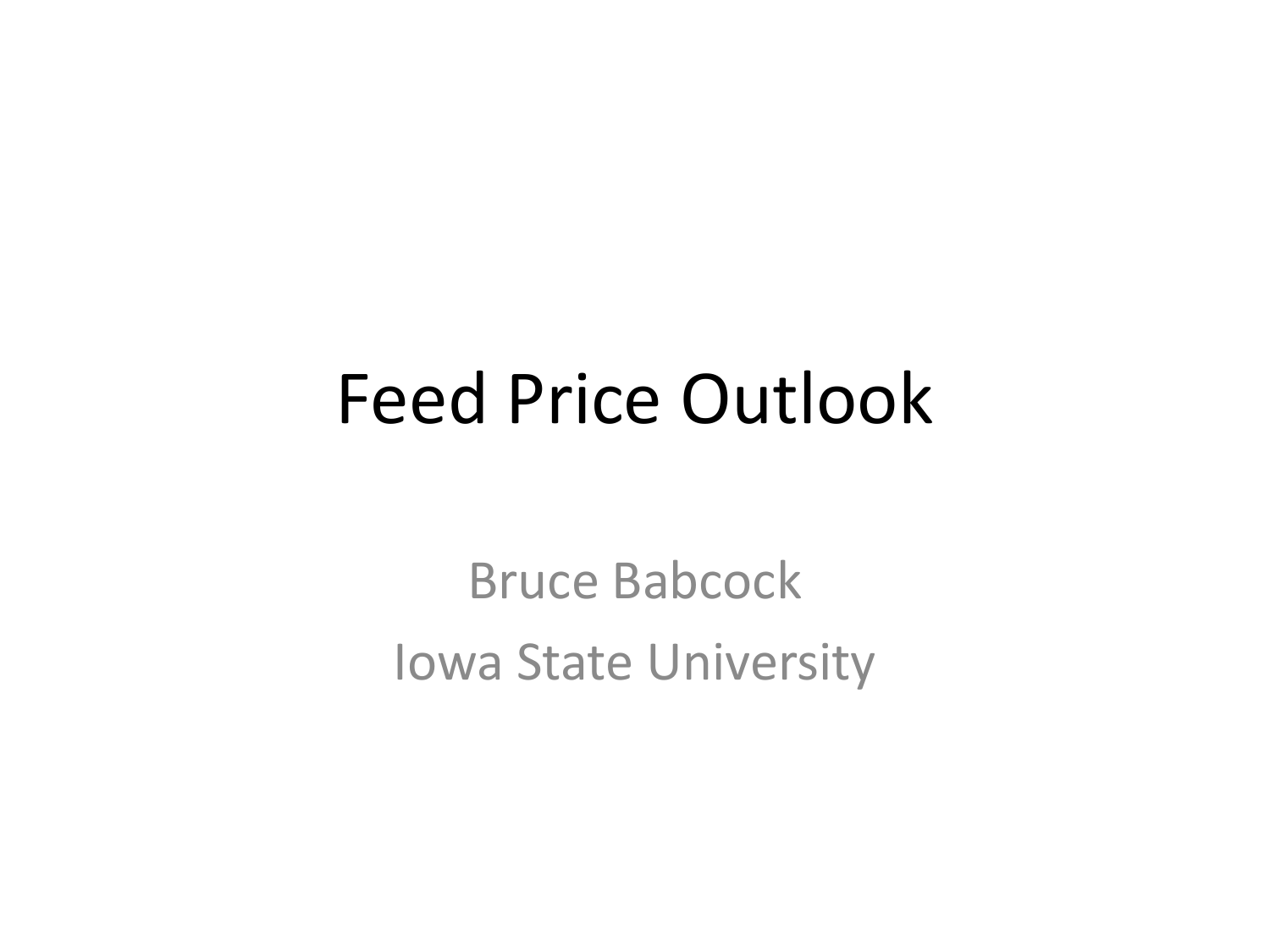#### **Monthly Corn Prices Since 1998**

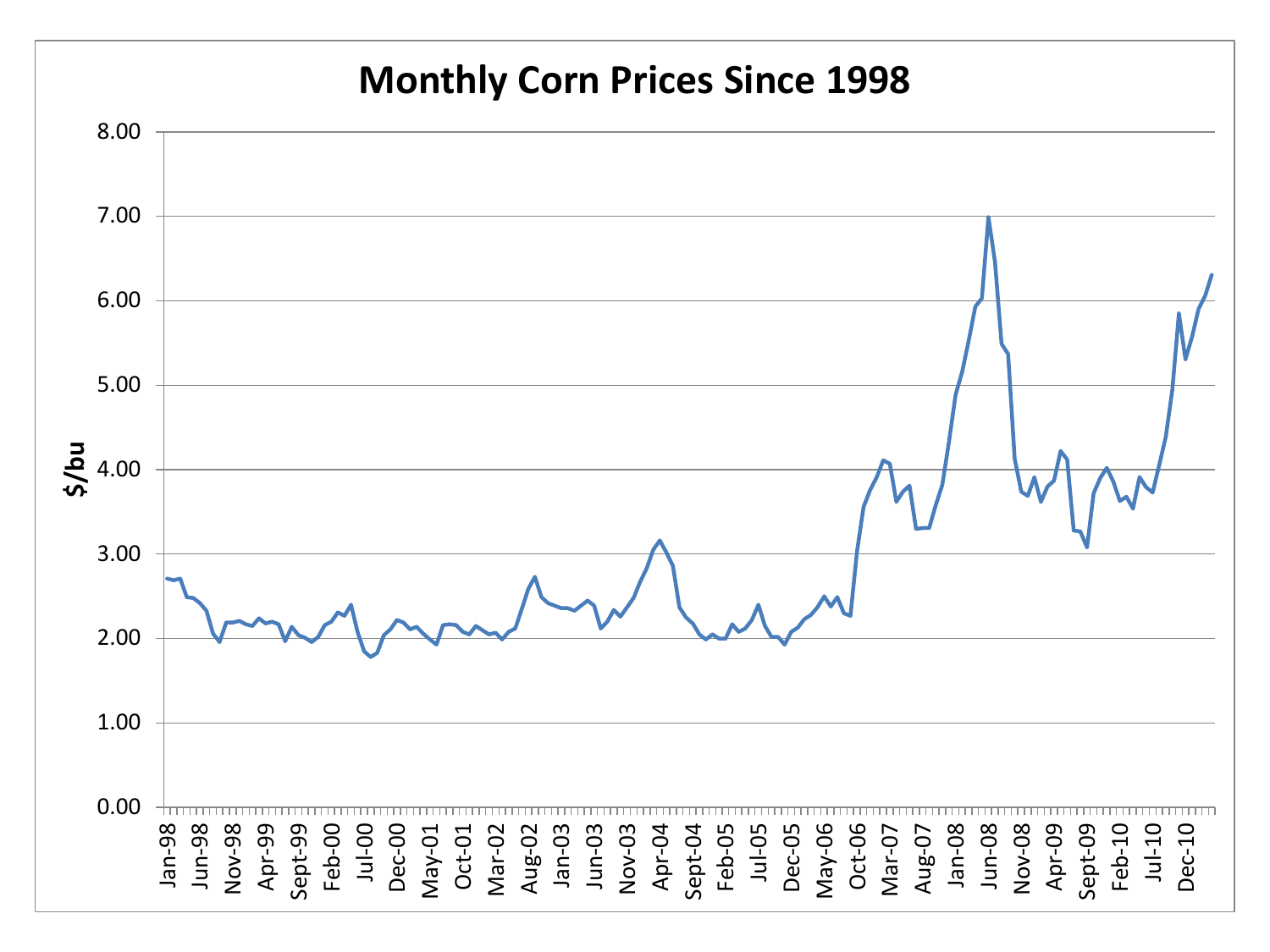#### **Monthly Soymeal Prices Since 1998**

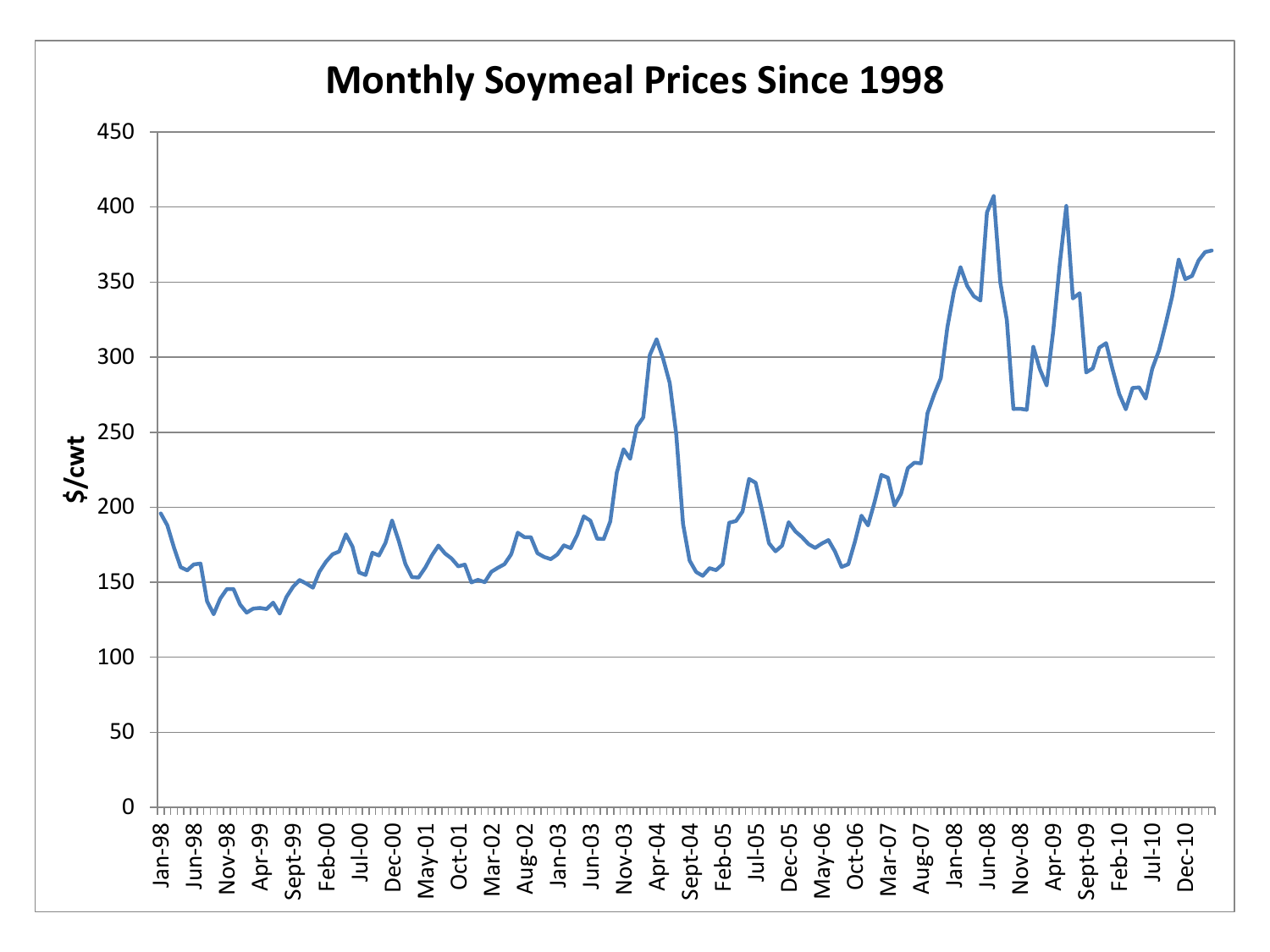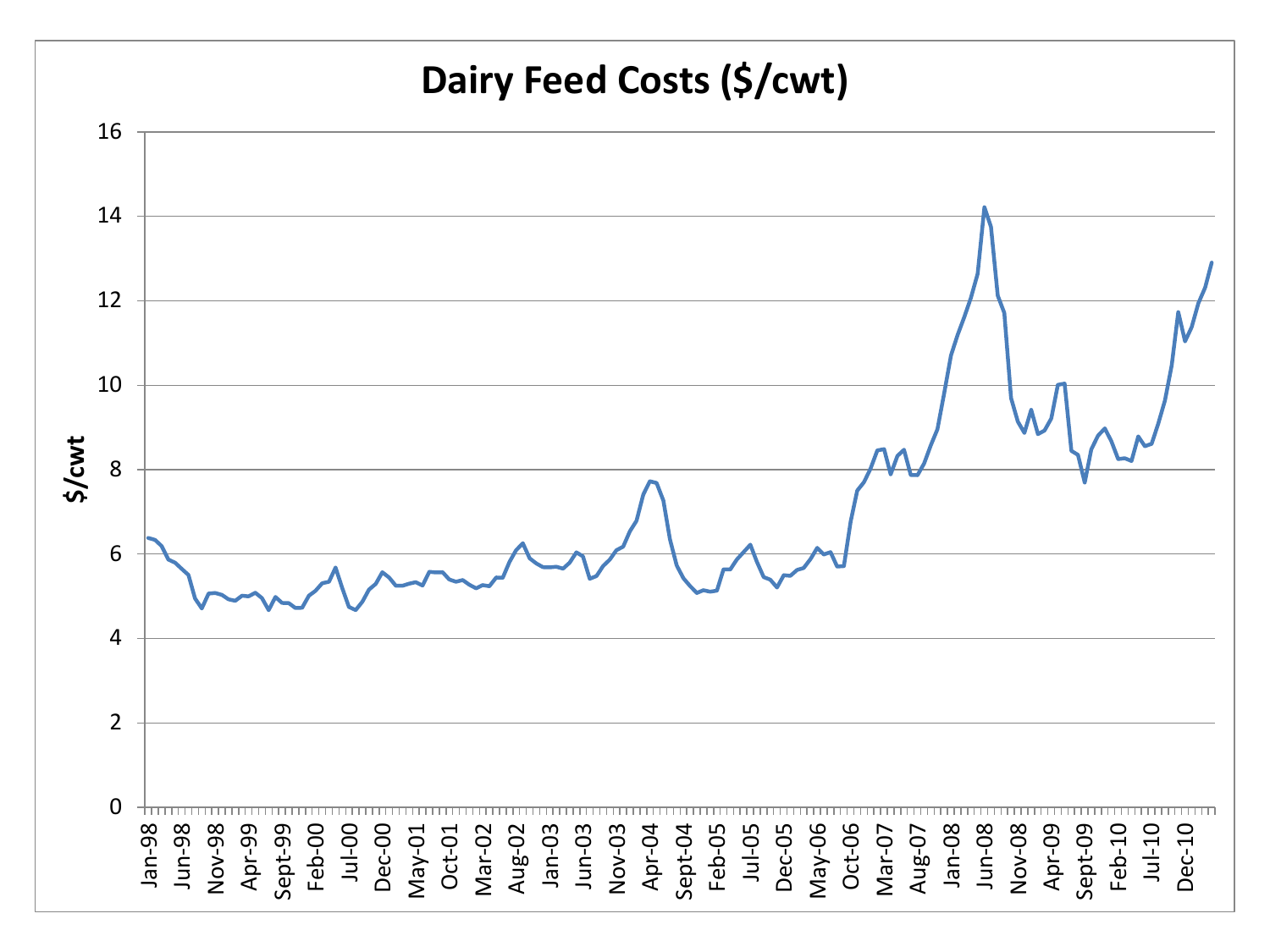#### **Monthly Milk Prices Since 1998**

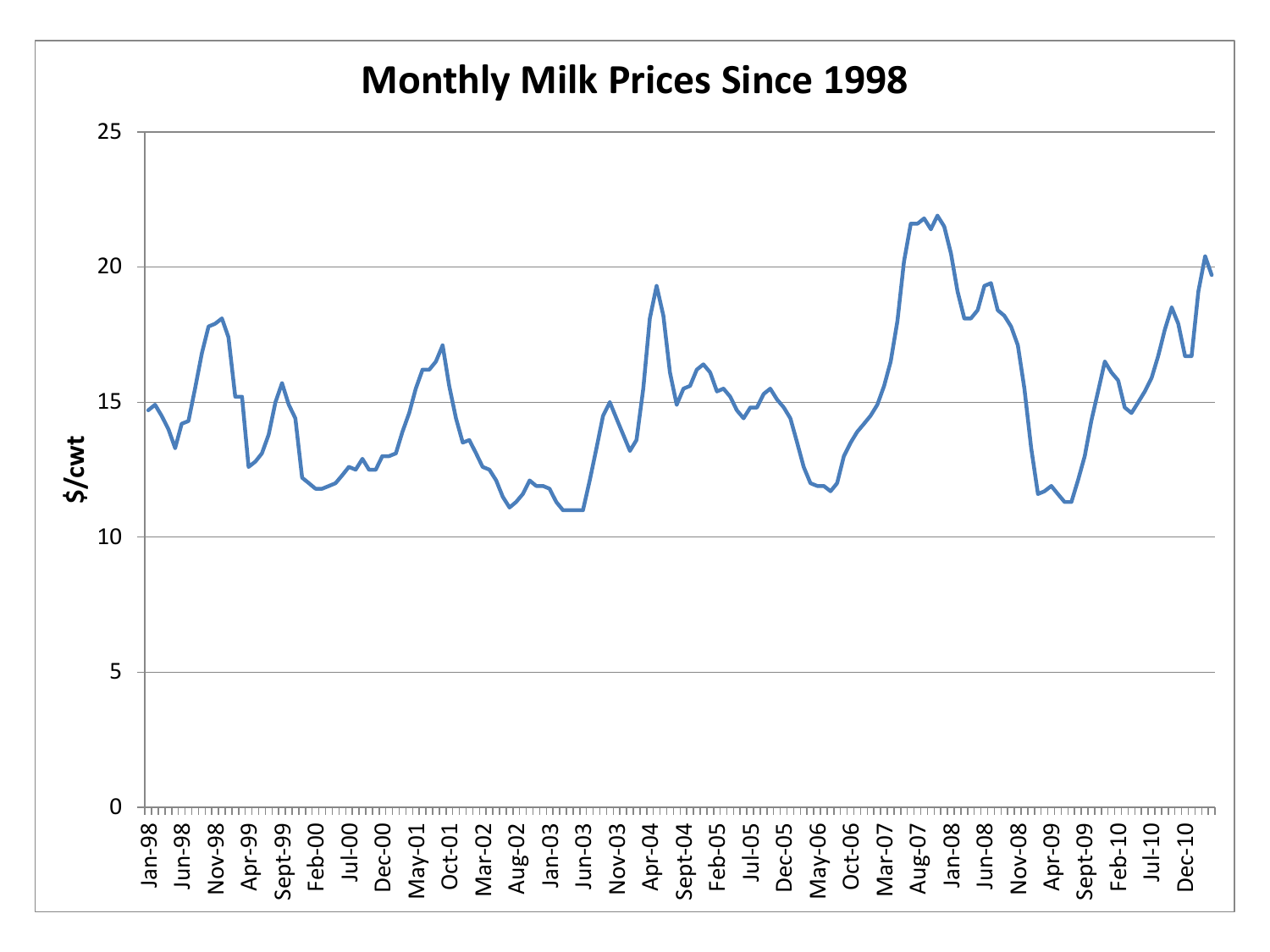#### **Dairy Margins Over Feed Costs (\$/cwt)**

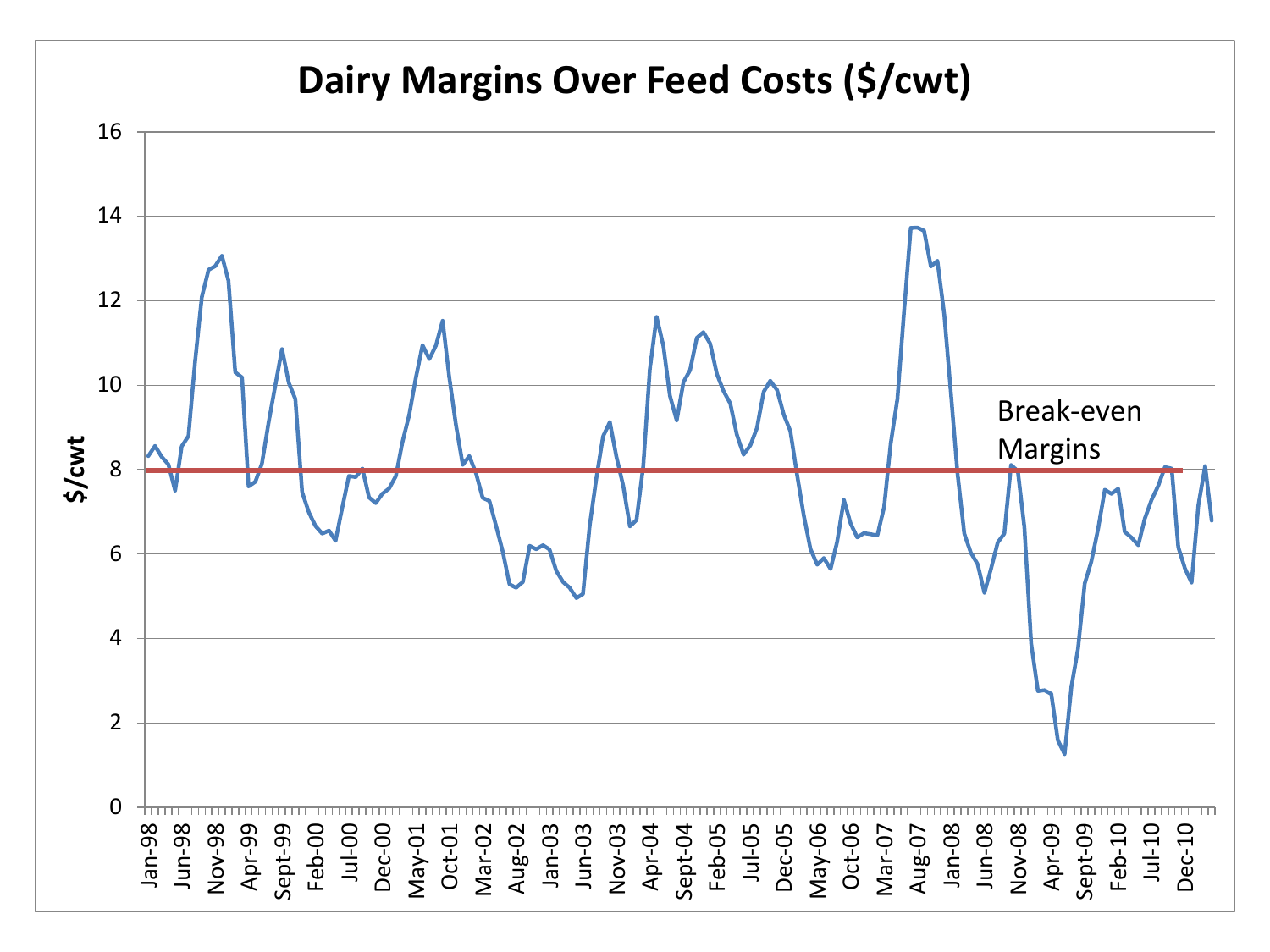# Initial Observations

• Margins determine profitability, not feed costs alone

• Milk prices tend to follow feed costs with some time lag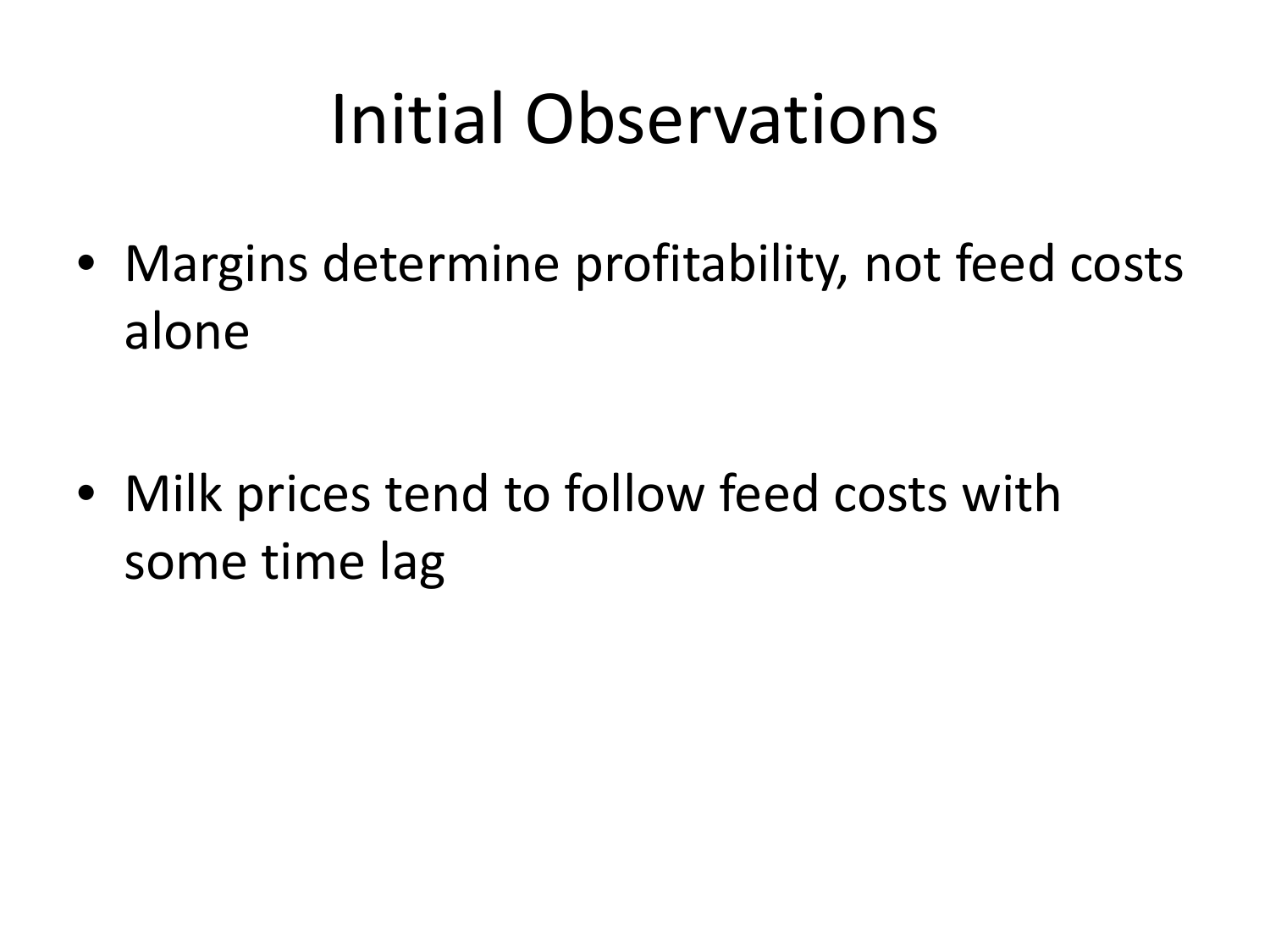# What will happen to feed costs?

• Carry-out corn stocks estimated at only 730 million bushels (5% stocks to use ratio)

• Corn price will depend primarily on size of U.S. crop and gasoline prices

• Ethanol policy will also play a role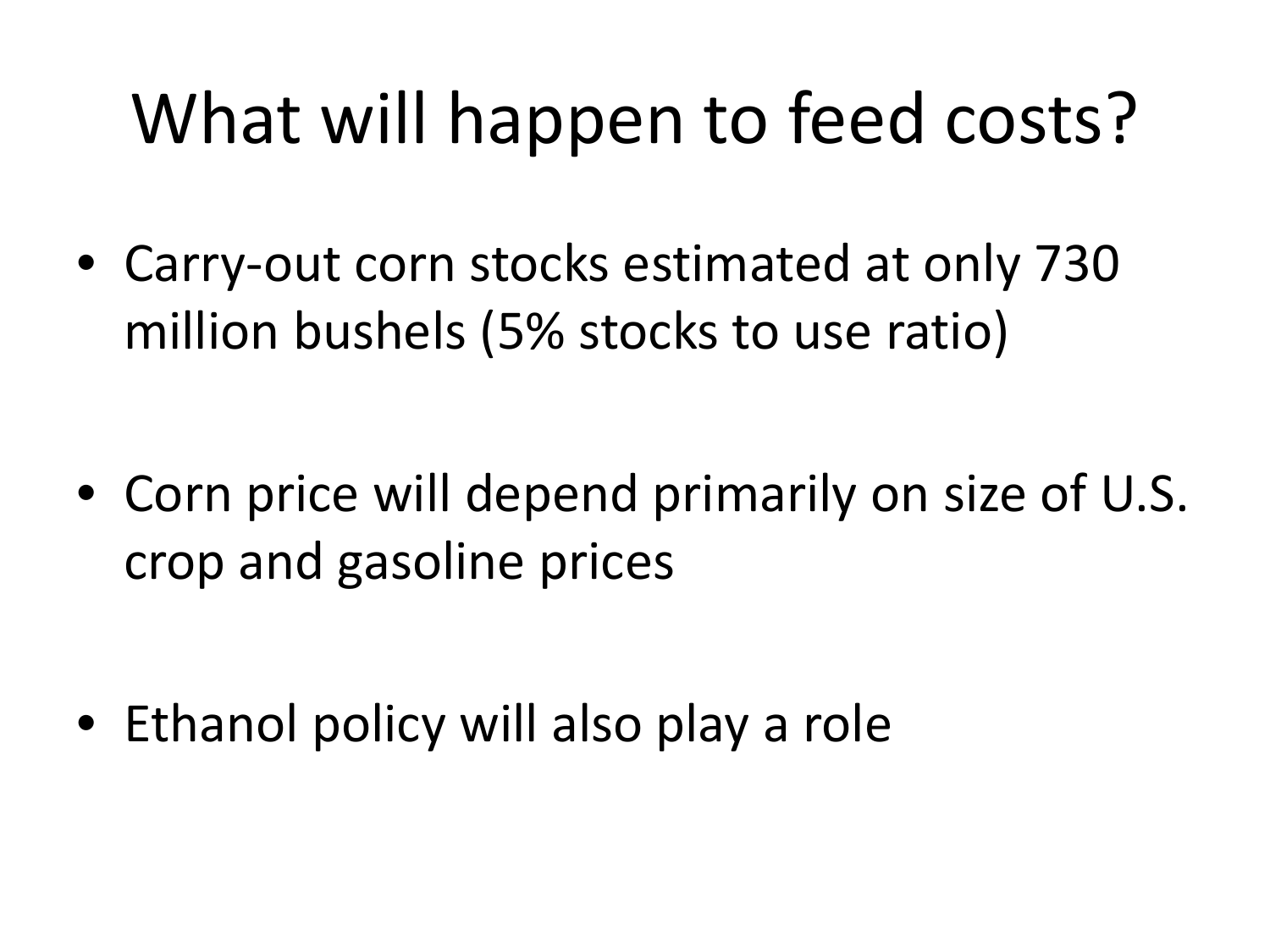# What if ….. ?

- We get a bumper crop?
- Drought from southwest moves into Corn Belt?
- Gasoline prices fall dramatically?
- Ethanol policy changes?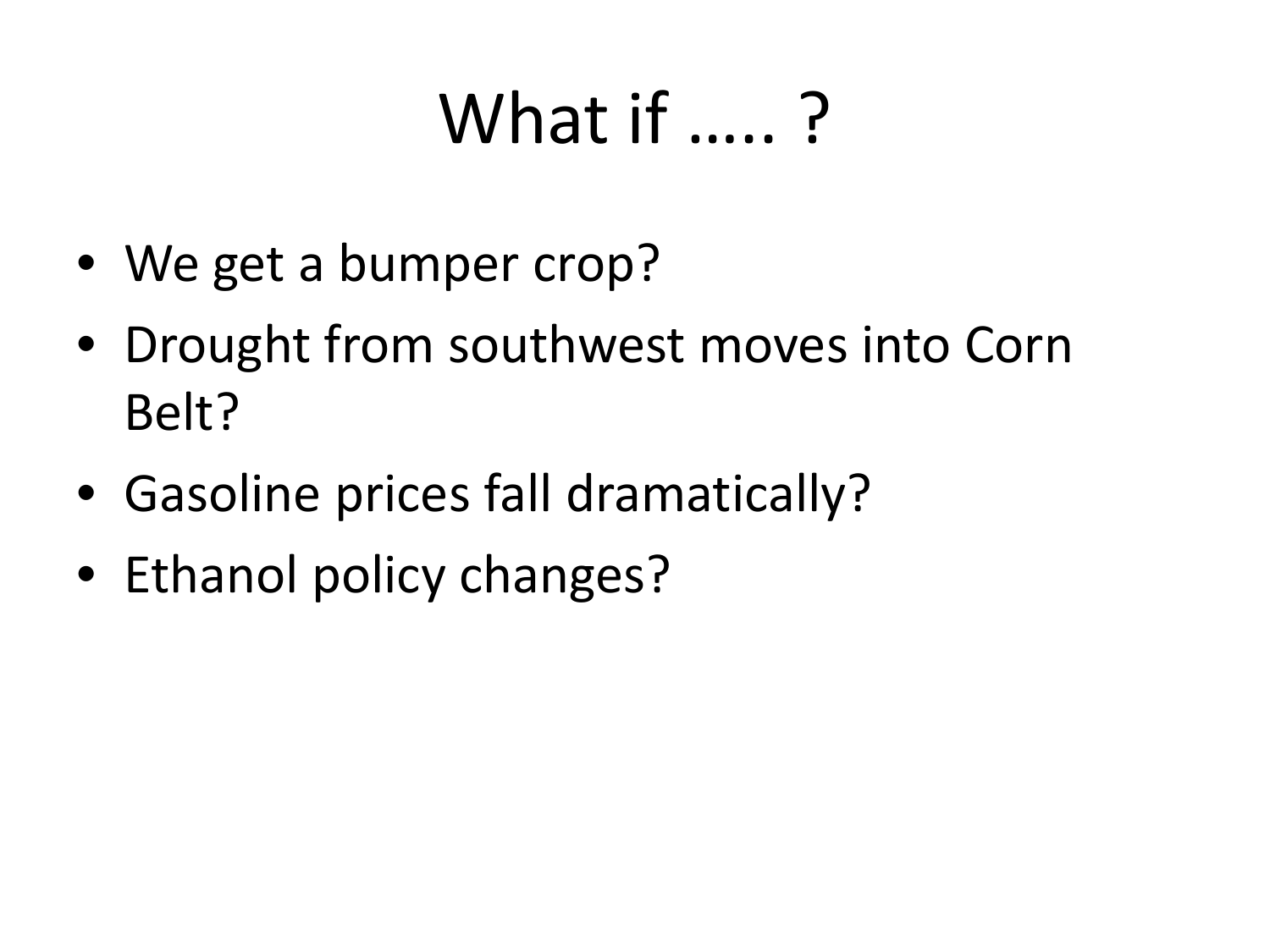#### **U.S. Corn Yields since 1980**

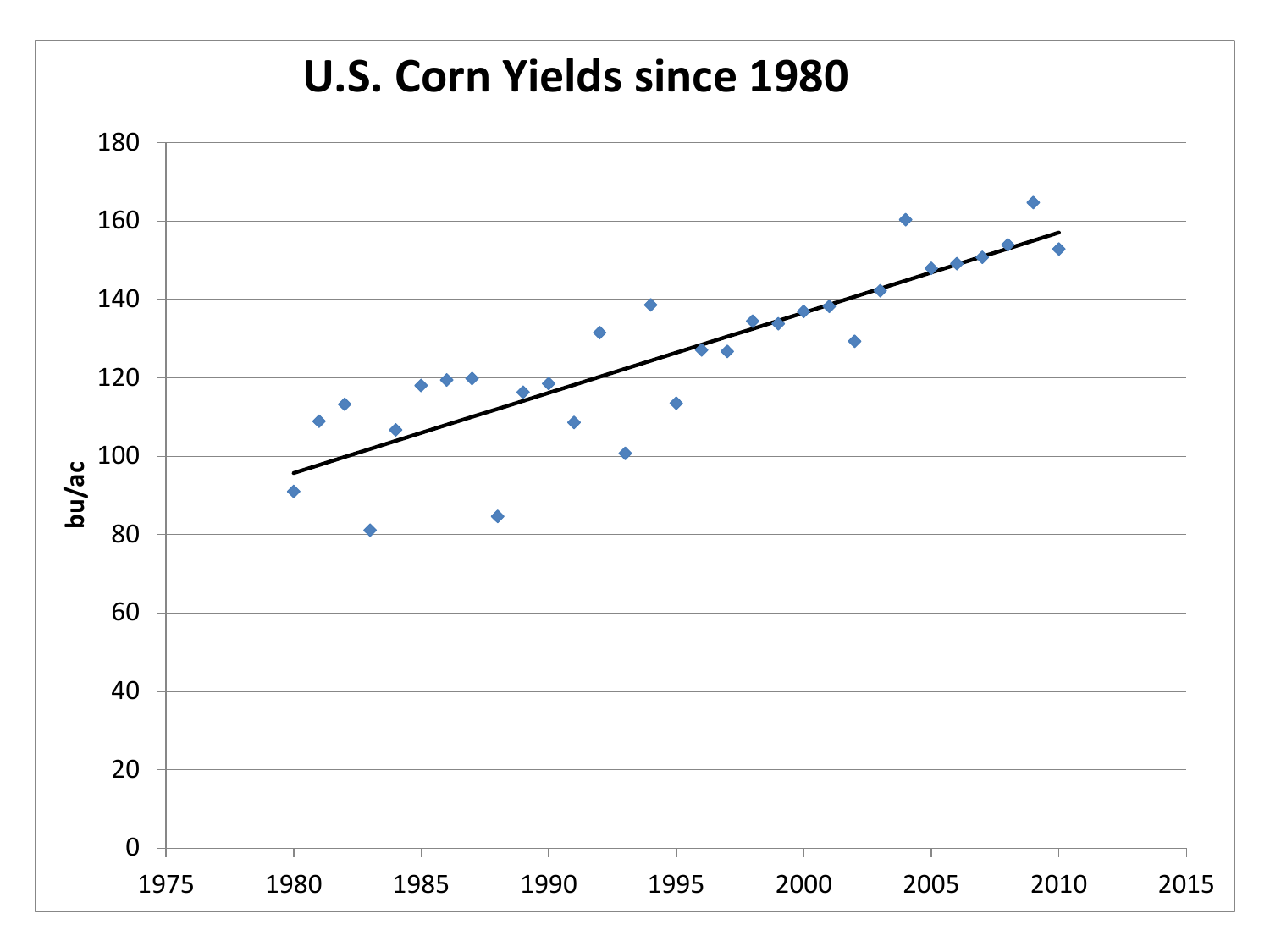#### **Equally Likely 2011 U.S. Corn Yields**

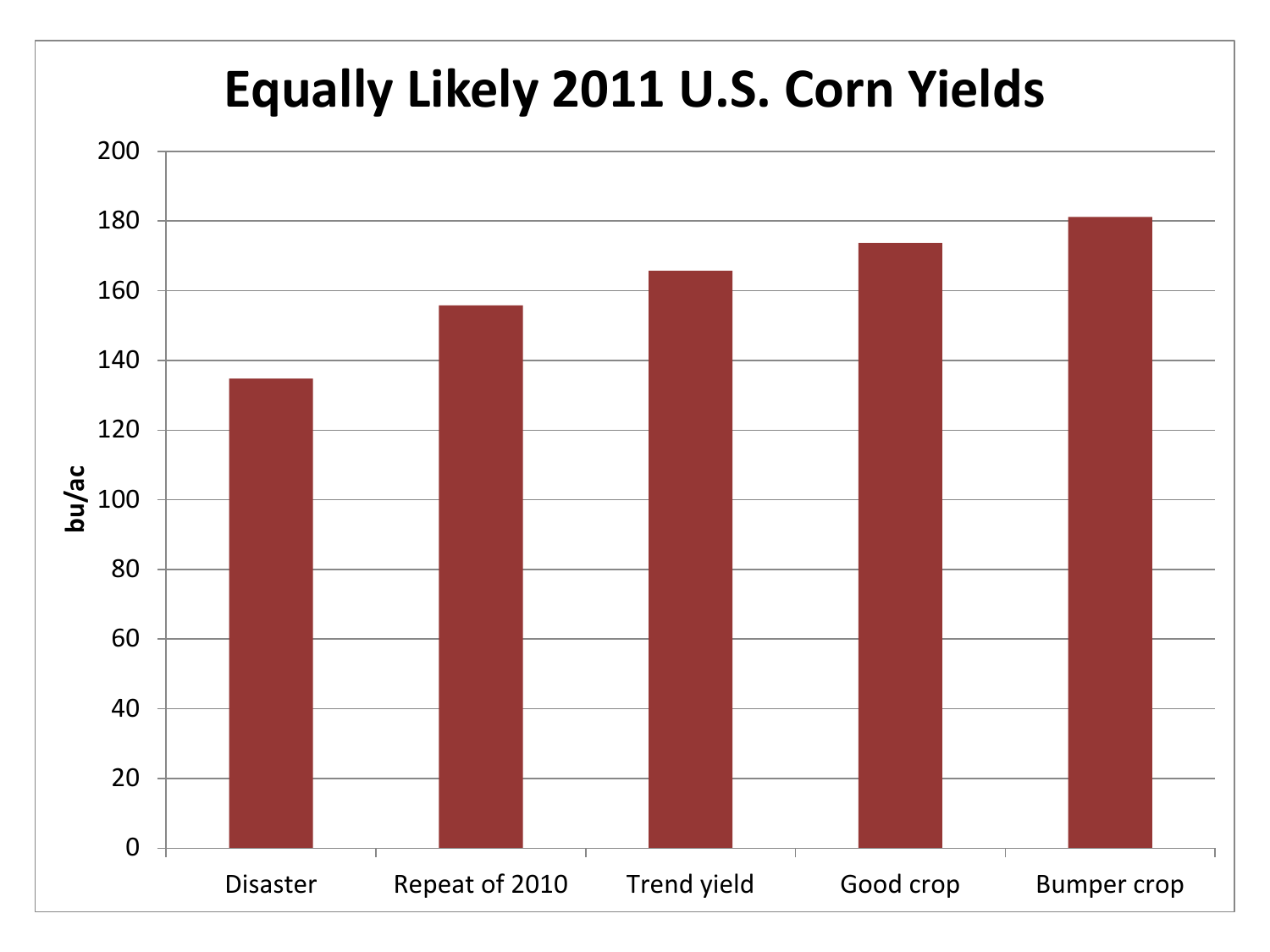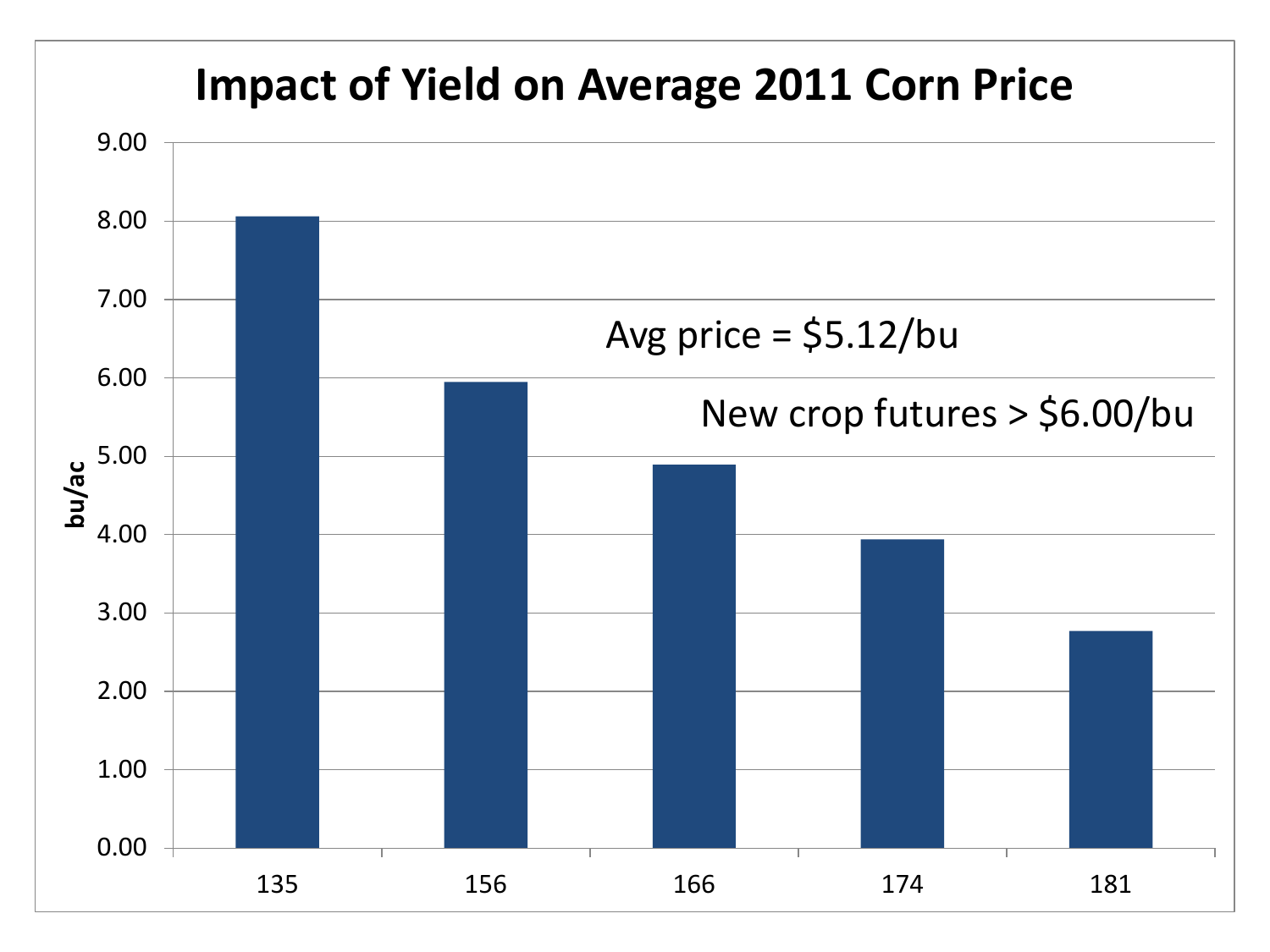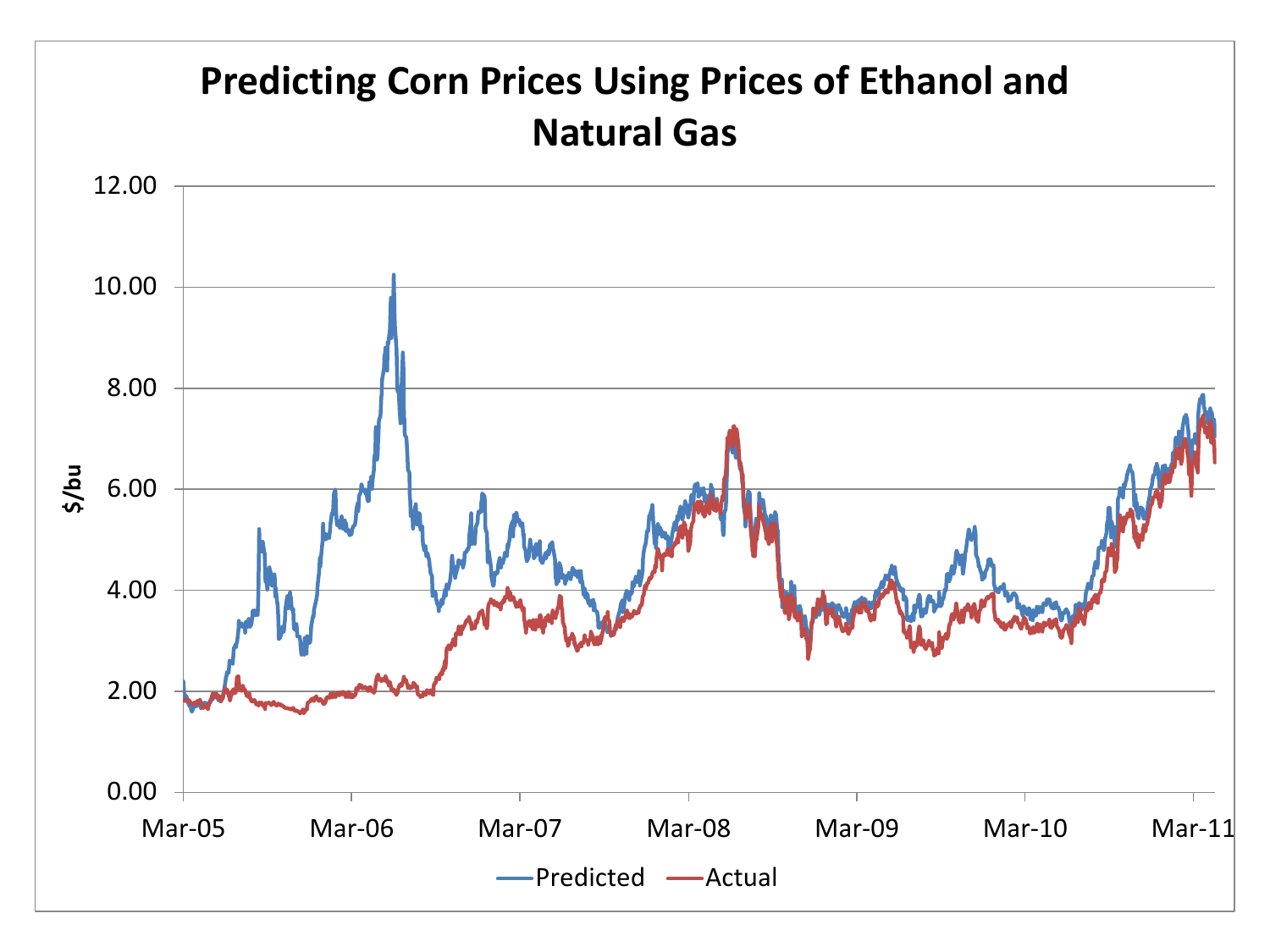# How Much of the Corn Price Increase is due to Ethanol?

- Study estimated what corn prices would have been from 2006 to 2009 if
	- Ethanol subsidies eliminated Dec 31, 2004
	- Ethanol production capped at 2004 levels

Babcock and Fabiosa: "The Impact of Ethanol and Ethanol Subsidies on Corn Prices: Revisiting History" CARD Policy Brief 11-PB 5. April, 2011.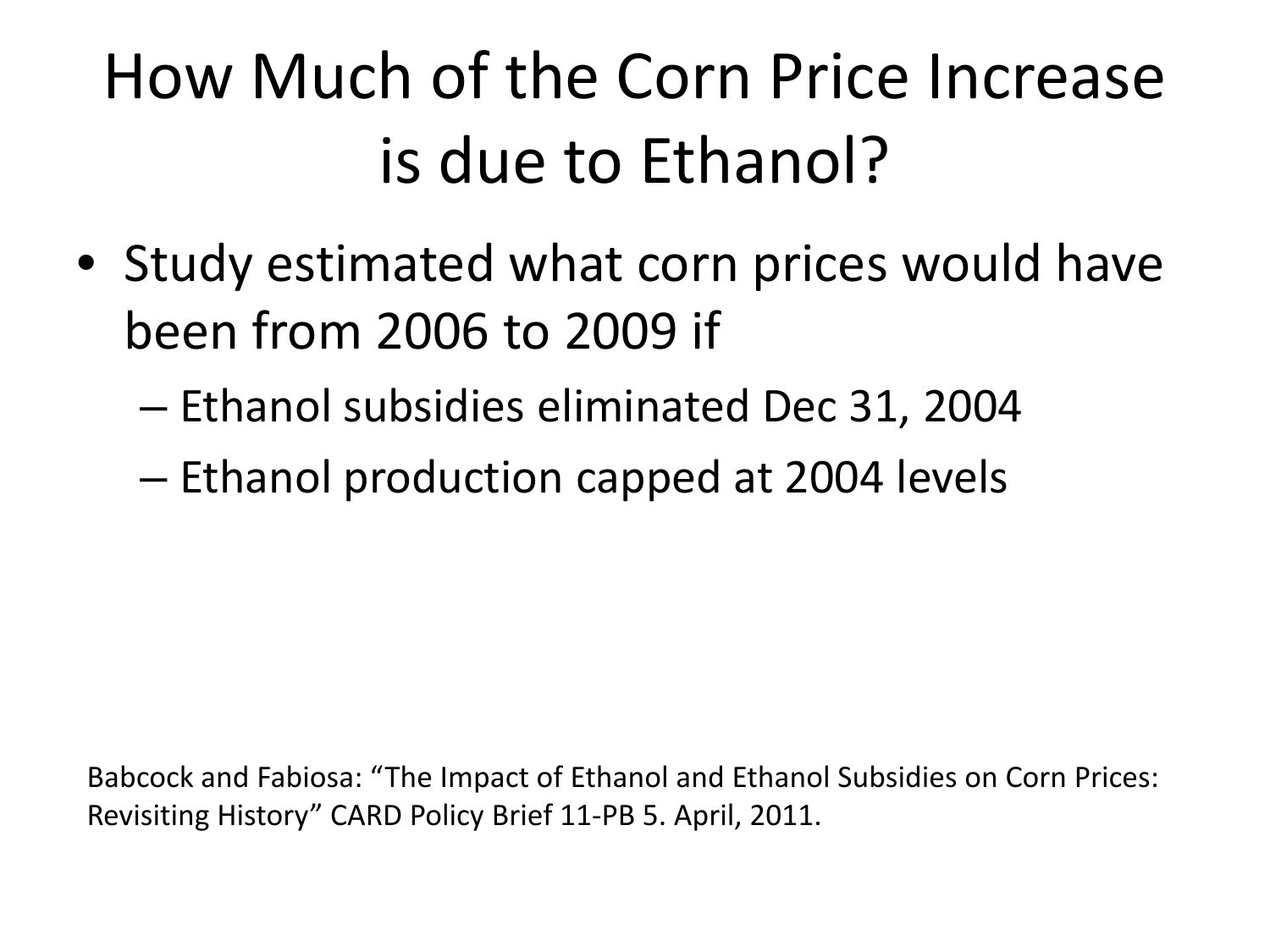#### **Historical Corn Prices**

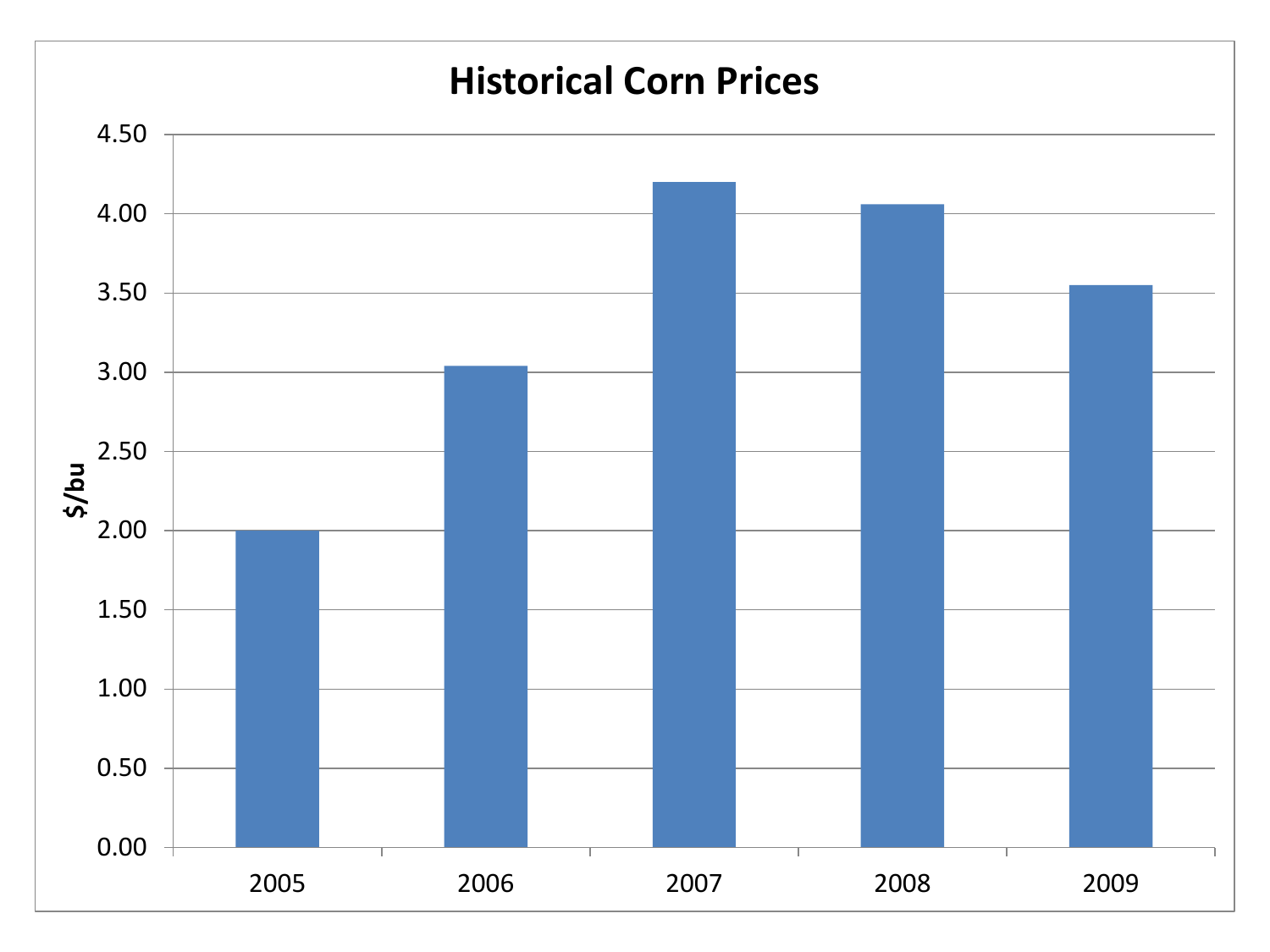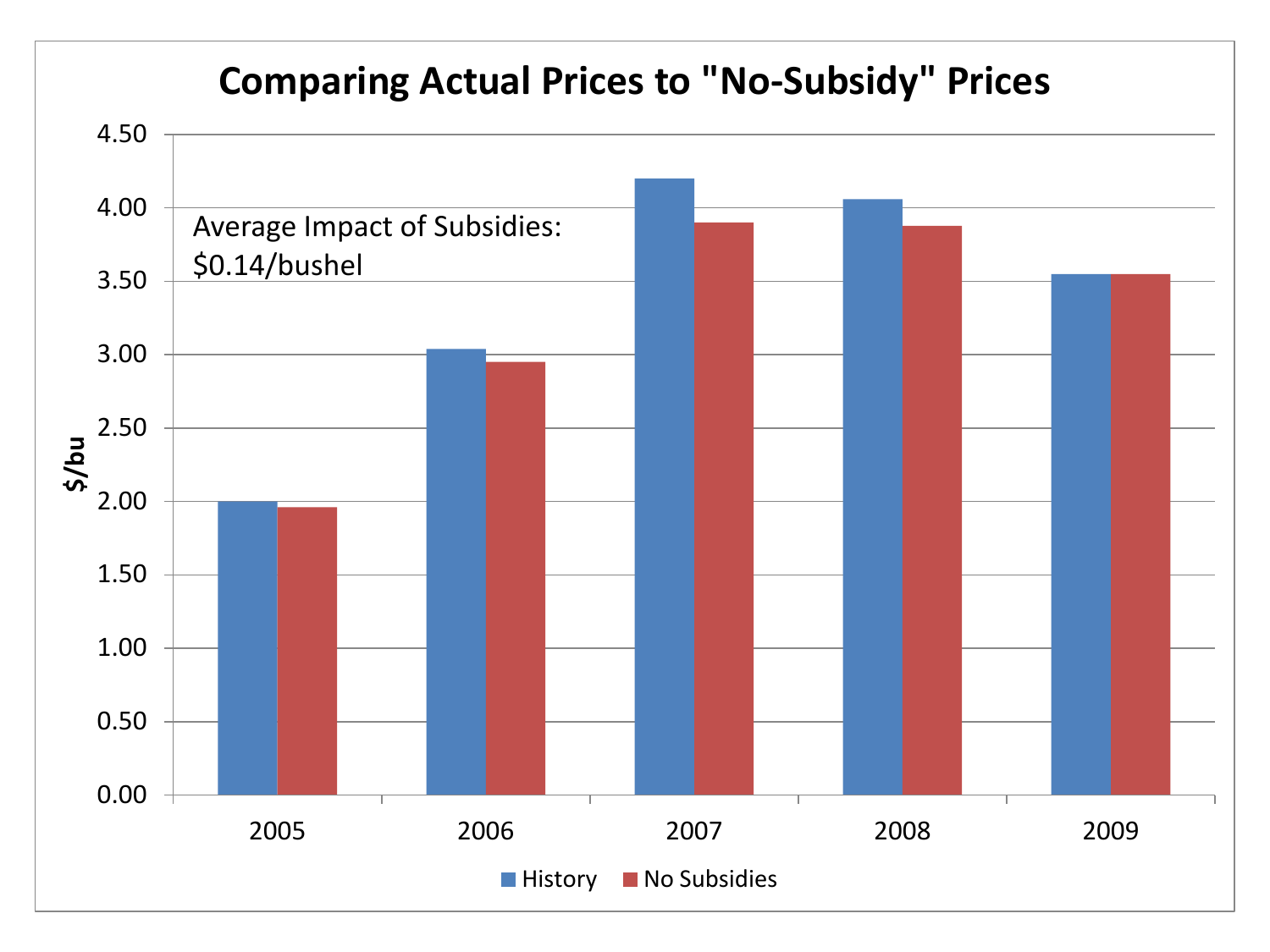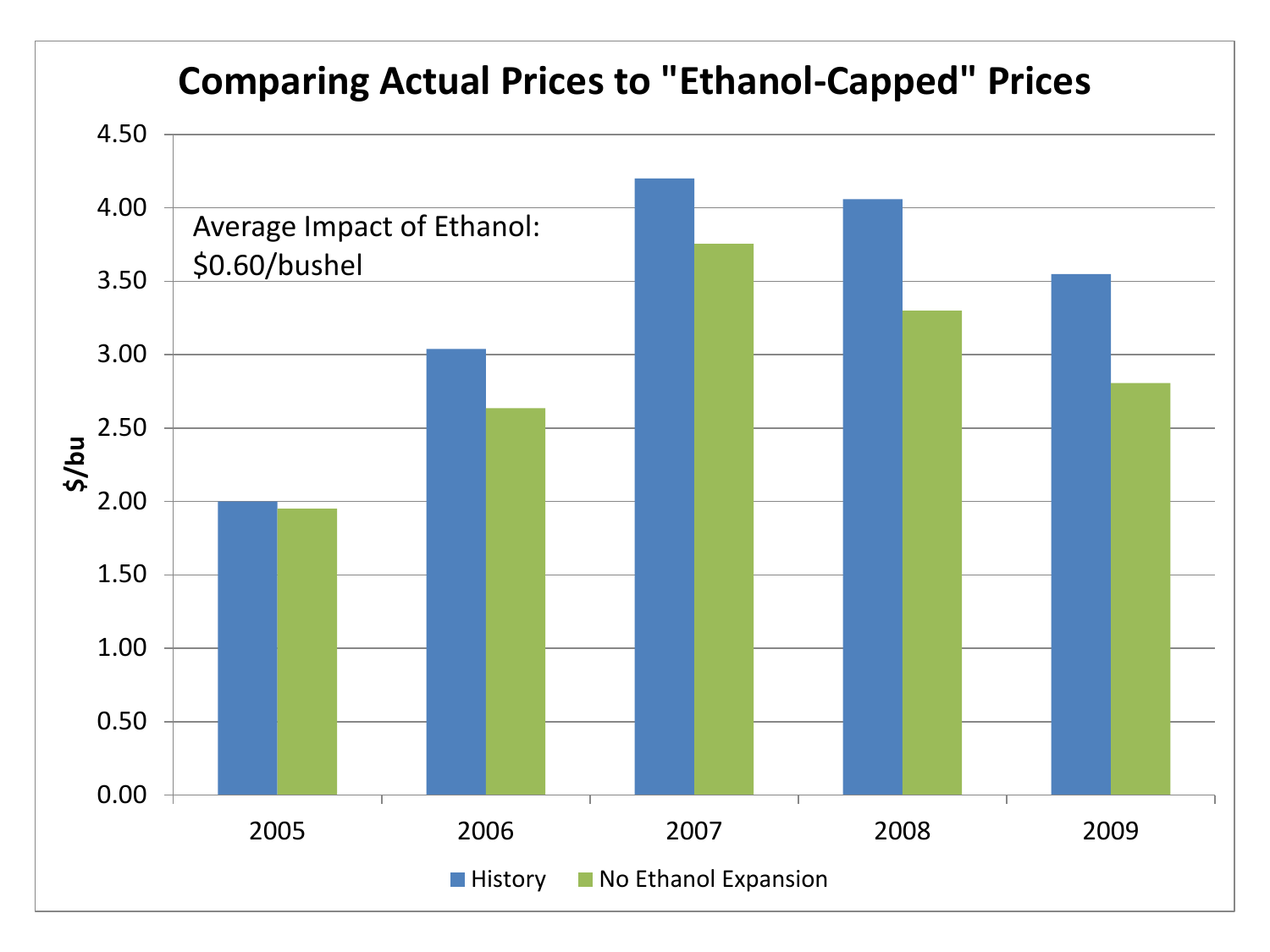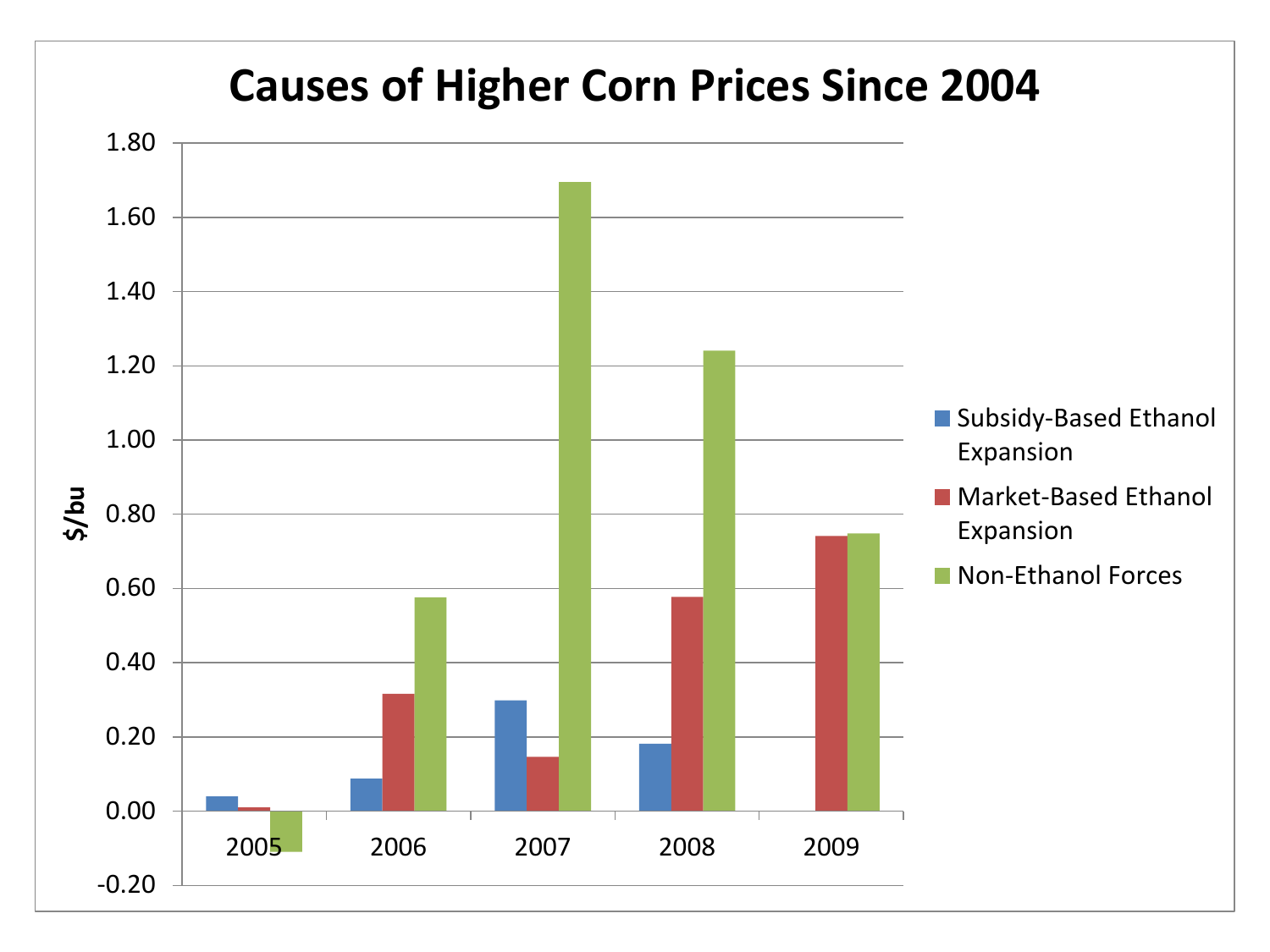# Impact of Ethanol Policy on Future Corn Prices

- Simulated corn prices for the 2011/12 marketing year under different policy alternatives
	- Eliminate tax credit
	- Eliminate tax credit and mandate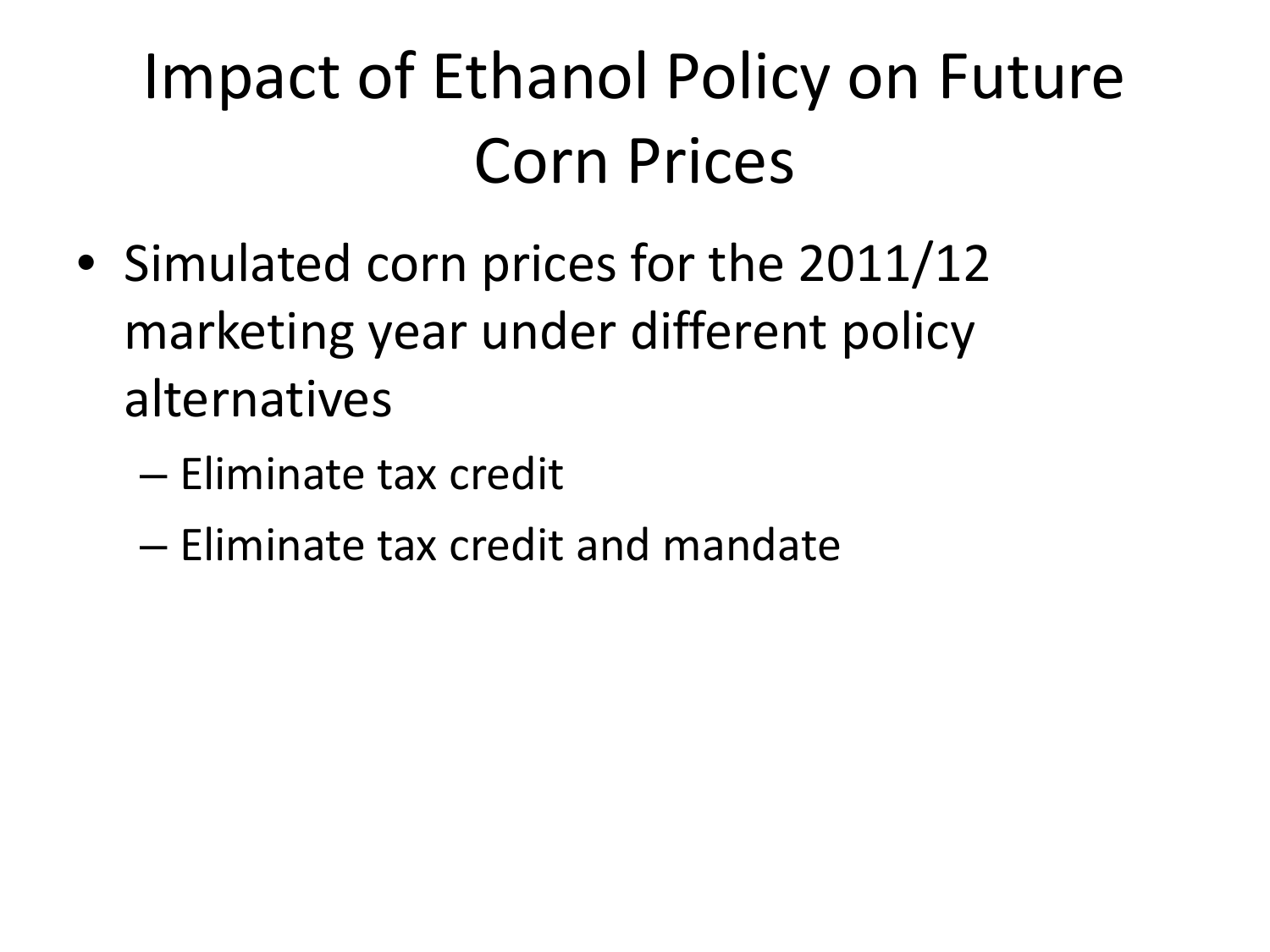